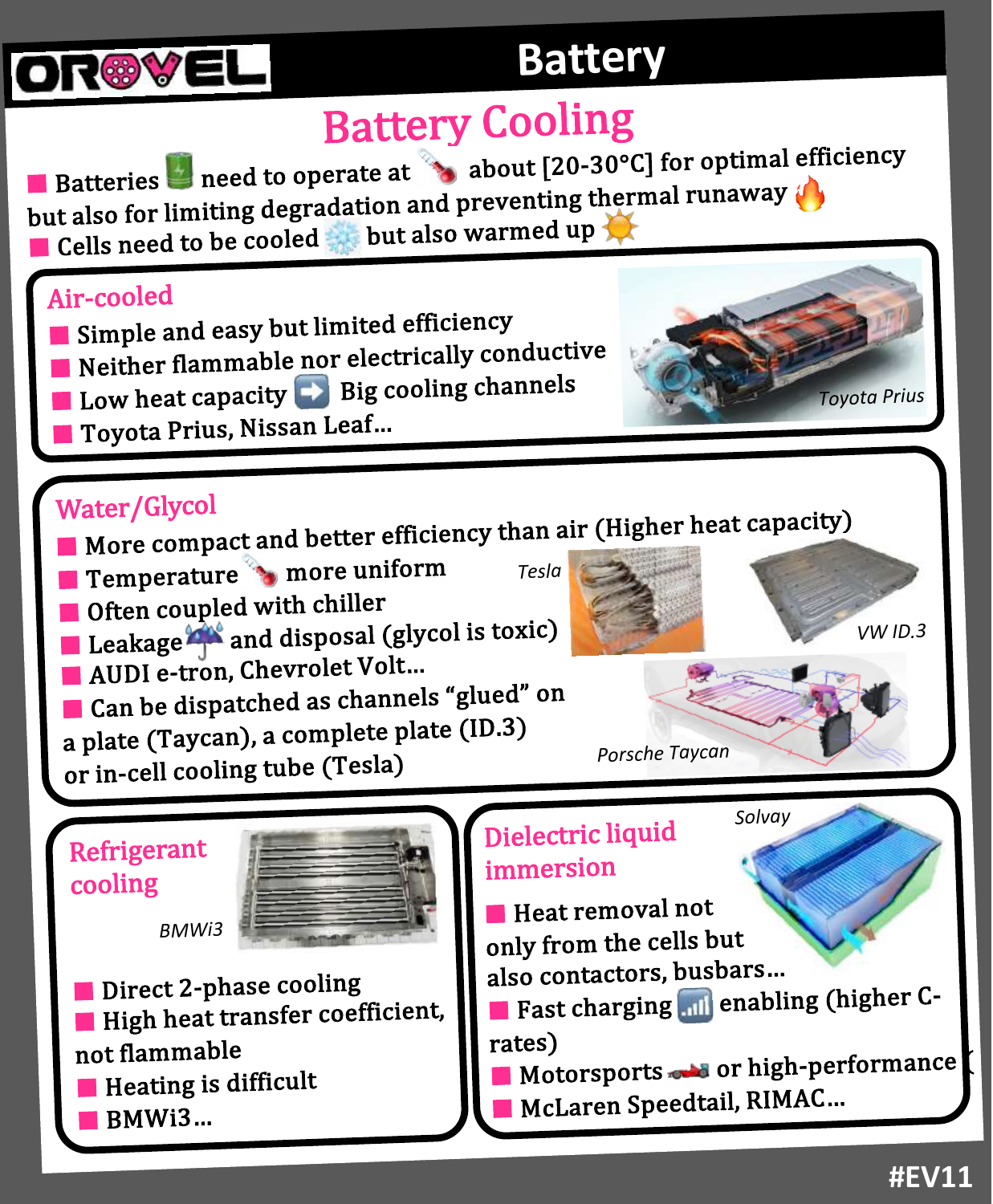

# **Battery** Battery Abuse Testing